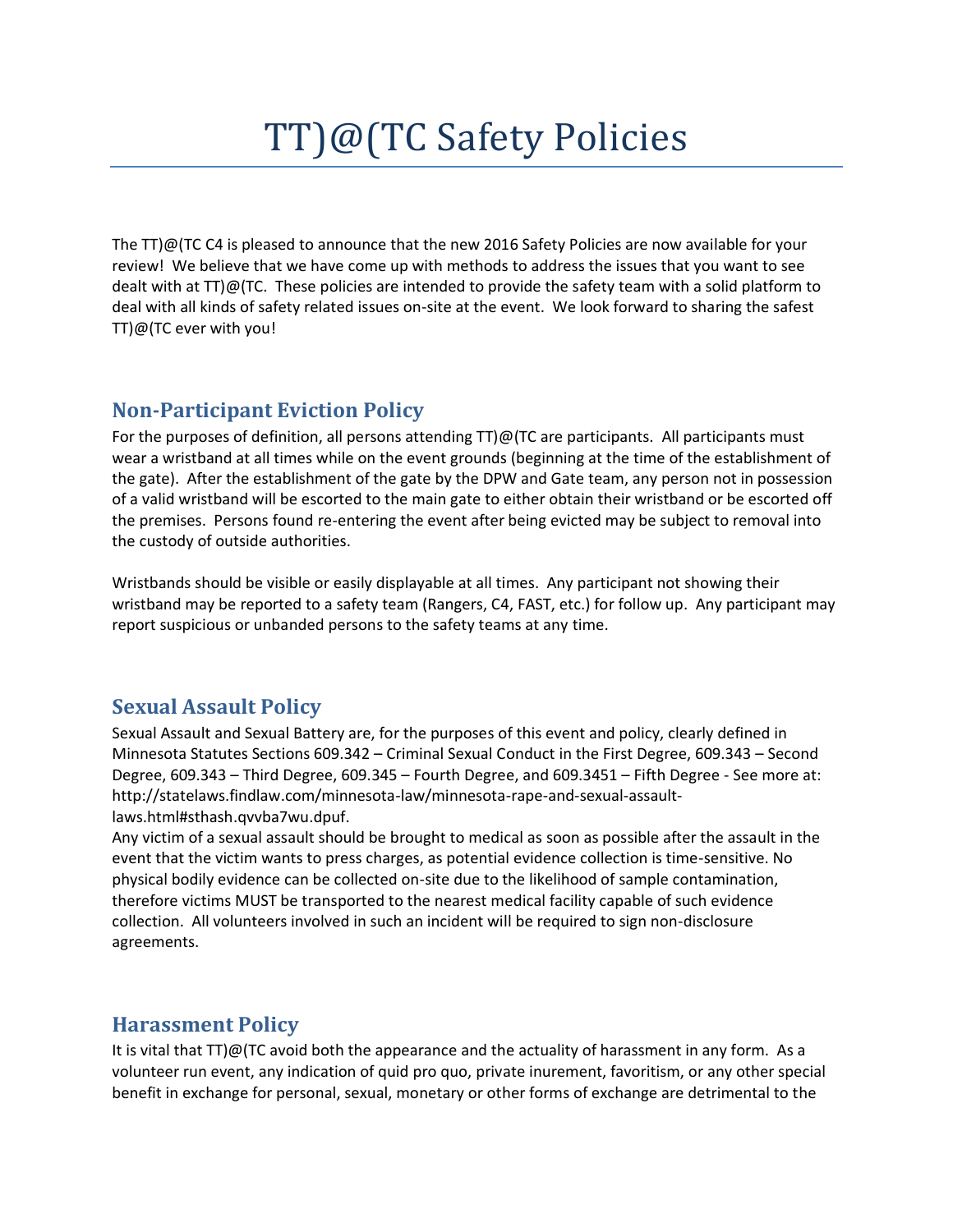event. Additionally, use of implied power derived from a volunteer position to gain any such benefit is both illegal and not in keeping with our community morals.

Accusations of harassment will be fully investigated in the most rapid manner possible, and accusations found to be compelling and valid will result in the removal of the volunteer guilty of such behavior.

### **Fire Performance Policy**

There will be designated fire performance areas that will be marked clearly within the event area. No fire performance will be permitted under trees. Make sure you are aware of the weather and have checked with the FAST on duty before you light up.

While on-site, fire performers must be approved by the FAST. Participants may or may not be required to wear a wrist band or other identifying item to indicate that they have been cleared by fire safety. A performer without a wrist band may be mentored by an experienced, wrist banded fire performer who must not leave them unattended during a fire performance.

# **Fire Pit/Fire Art/Heat Source Policy**

TT)@(TC's policy in regards to art and heat source based fire and fire effects is as follows:

Fire pits and other heat sources are allowed only in designated areas, and only at the discretion of the FAST team.

All fire pits, be they wood or propane based, must be raised a minimum of 14 inches off the ground and have efficient spark-arresting protection.

No fuel sources other than wood and/or propane are permitted for heat sources.

Poofers and other art-based fire effects, both mobile and stationary, are required to be inspected and approved by FAST prior to use.

Failure to submit to inspection or follow the instructions of the Fire Safety team will result in the fire source being shut down for the duration of the event.

All fire at TT)@(TC is based on safety concerns, and weather, wind strength and direction, and other environmental factors take precedence in determining when, where, and if fire is allowed. All fire effects and heat sources must be registered with TT)@(TC placement, and must have adequate fire suppression materials on hand at all times, and may under no circumstances be left unattended.

# **Lost Child Policy**

In the event that a minor child (under 18 years of age) becomes lost or missing at the TT)@(TC event, the following policy will be in effect. When a lost child is radioed in to safety, or any other department, the procedures to close and secure the gate will be activated. All radio traffic related to a lost child incident after the initial call to report the incident must be conducted over secure or private channels and only among authorized departments. Face to face meetings are preferred as the means of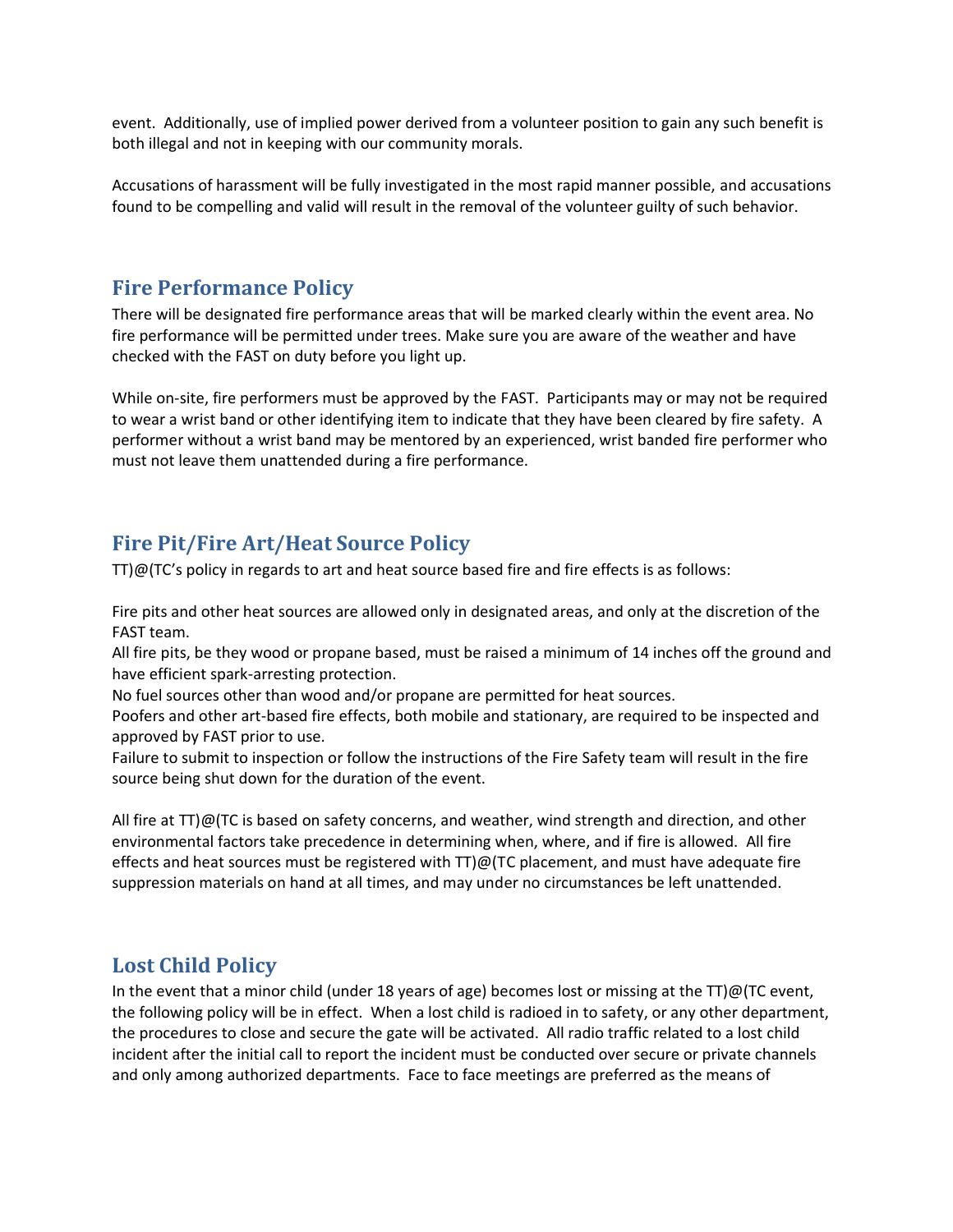communications after the initial call. The lead in charge of the lost child incident will be the sole authority regarding release of emergency channels and information.

### **Medical Emergency Policy**

In the event of an emergency or situation that is strictly medical in nature, the medical department lead or the most appropriate available medical volunteer will be the decision making party in terms of medical evacuation procedures.

## **ICS Activation Policy**

In the event of a major catastrophic emergency, such as a wildfire, death, flood, or other event that requires interaction with agencies outside of the TT)@(TC structure, Incident Command System (ICS) protocols will become active, and remain in effect until the conclusion of such an emergency.

ICS protocols allow for uninterrupted chain-of-command structure and interaction with emergency services. The use and implementation of these protocols allows for protection and support of the event, the organizers, and our governing body; and provides for the safety of all our participants.

#### **Evacuation Policy**

Evacuations of the event may be caused by fire (either outside the event grounds or within the event grounds), flash flooding, or other acts of nature; as well as possible man-made disasters such as acts of terrorism. Such evacuations will activate ICS protocols (see ICS Activation Policy).

The evacuation Incident Commander (dependent on reason for evacuation) will determine whether such an evacuation shall be a shelter-in-place situation or an evacuation to the main highway or other selected point of assembly.

# **Shelter In Place (ICS) Policy (Fire)**

It is possible that some fire situations at the event may be better served through a shelter in place procedure than an evacuation procedure. In the event that such a situation arises, participants will be relocated to a pre-established shelter in place location on the event site, as outlined in the ICS Standard Operating Procedures document.

Shelter in place incidents will fall under all ICS protocols for the safety of all participants and volunteers.

#### **Radio Communications Policy**

Radio communications at TT)@(TC are necessary to maintain smooth operations, as well as to ensure the safety of all participants. To help maintain appropriate radio use, the following policy is in effect.